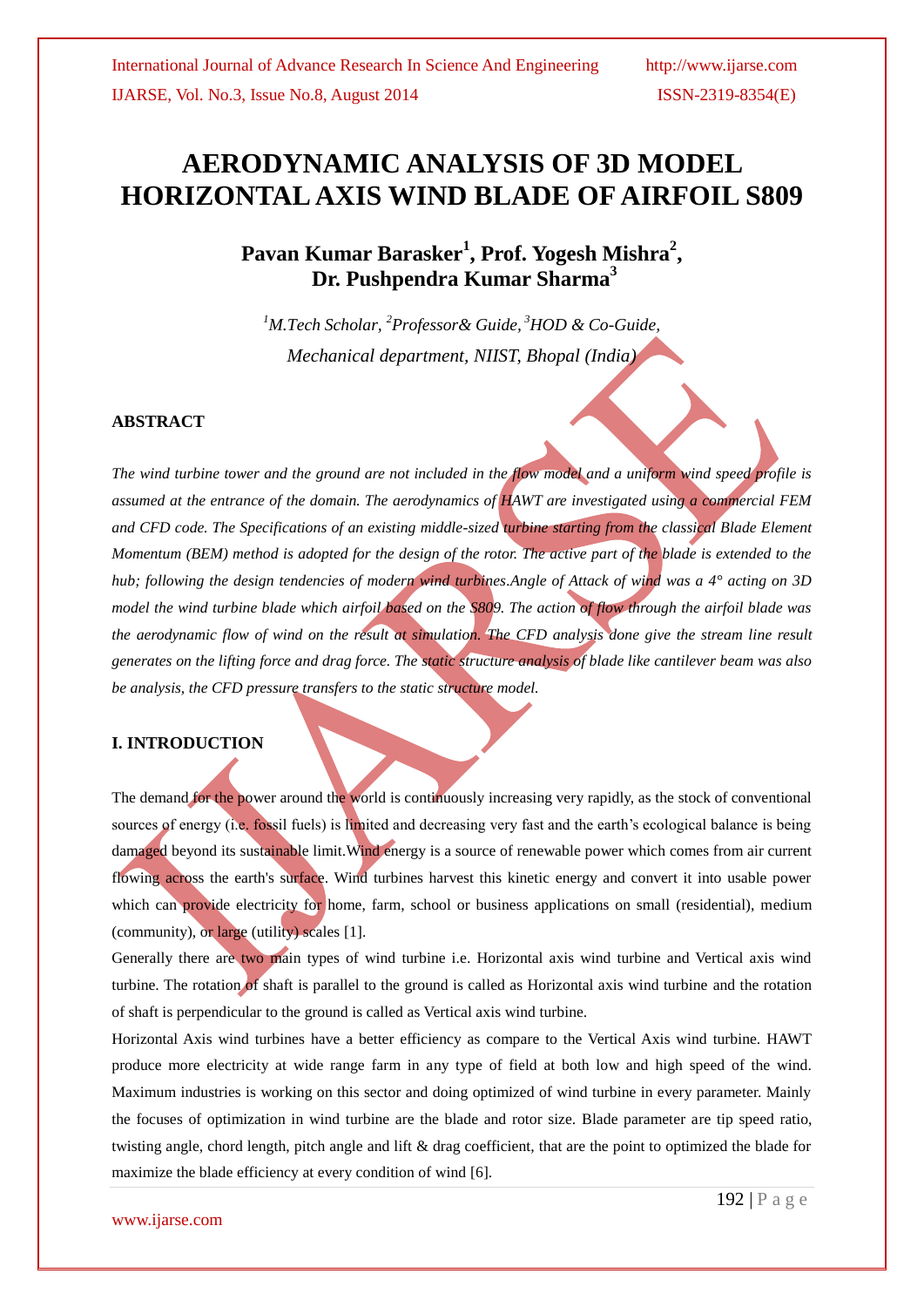# **II. MATERIAL AND METHOD**

### **2.1 Material**

Selection of material of wind turbine blade is also the main property function in the efficiency of the blade turbine design. There are many materials available in the market which can be use to select the material, but in the observation of deferent material we select the carbon fiber 395 as a blade material. Carbon fiber 395 has some benefits which cause we selected:

- Low material density
- Excellent Stiffness
- Higher graphitization level
- Elevated temperature performance

### **2.2 Method**

Betz law [7] was first formulated by the German Physicist Albert Betz in 1919. Betz law can be used to determine the power from an ideal turbine rotor, the thrust of the wind on the ideal rotor and the effect of the rotor operation on the local wind field. This simple model is based on a linear momentum. The law states that it is only theoretically possible to convert a maximum of 59.3% of the kinetic energy in the wind to mechanical energy using a wind turbine, and that this maximum power output occurs when the downstream wind has 1/3 the speed of the upstream wind.



# **Figure 2 Pressure and Velocity evolution through the actuator disk**

Power generated due to wind speed is given by following equation.

# $Pw = \frac{1}{2} \times \rho \times A \times u^3 \times Cp$

Where, Pw= Power of wind (watt)

- $p = Air density (Kg/m3) (1.225 Kg/m3)$
- A= Area of segment of the wind being considered
- $u =$  Undistributed wind speed (m/s).
- $Cp = Coefficient of Power = 16/27$  (According to Betz)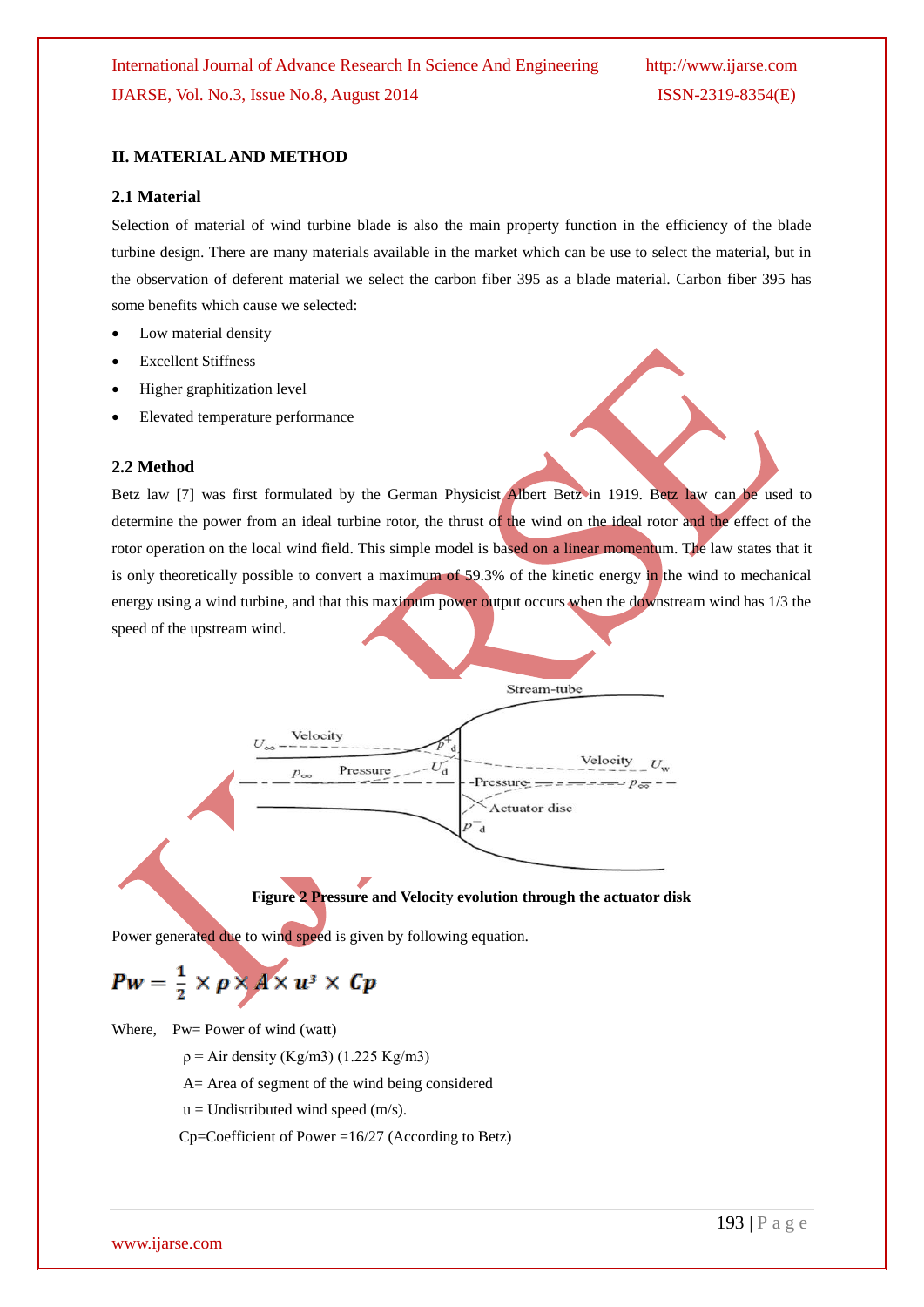# International Journal of Advance Research In Science And Engineering http://www.ijarse.com IJARSE, Vol. No.3, Issue No.8, August 2014 ISSN-2319-8354(E)

Wind Turbine need a calculation for a blade which is the main preference for designing and the basic principal is blade element momentum (BEM) theory who gives the angle of twist and Chord length of Airfoil of blade. Better performance of blade, design parameter includes airfoil shape, design angle of attack, design tip speed ratio and wind speed which are the parameter design consideration of aerodynamic design blade. BEM theory is capable to use for valuation of forces on blade for design, optimization and calculation of steady load.



- $C =$  Airfoil chord length
- $dr =$  Radial length of element
- $r =$ Radius
- $R =$  Rotor radius
- $\Omega$  = Angular velocity of rotor

The angle of attack is the angle between relative velocity of wind and chord length. For getting the performance of wind turbine, angle of attack facture display more significant role. Angle of attack is a function of the blade's angle to the plane of rotation. It is the first characteristics in choose of airfoil and for high lift to drag ratio determine by the angle of attack, the blade's angle with respect to the apparent wind, the blade's shape and its ratio. In this paper we consider  $4^{\circ}$  as a angle of attack. The air attack to the blade at the reference line of blade is called chord line.

The basic coefficient of forces are working on blades are lift coefficient and drag coefficient which are acting at the tangential force and longitudinal force on the blade. This forces are perpendicular to the direction of wind flow.



**Figure 4 Lift And Drag Forces**

Lift coefficient  $C_L = \frac{F_L}{1/2\rho V_0^2 c}$ 

Drag coefficient  $C_D = \frac{F_D}{1/2\rho V_0^2 c}$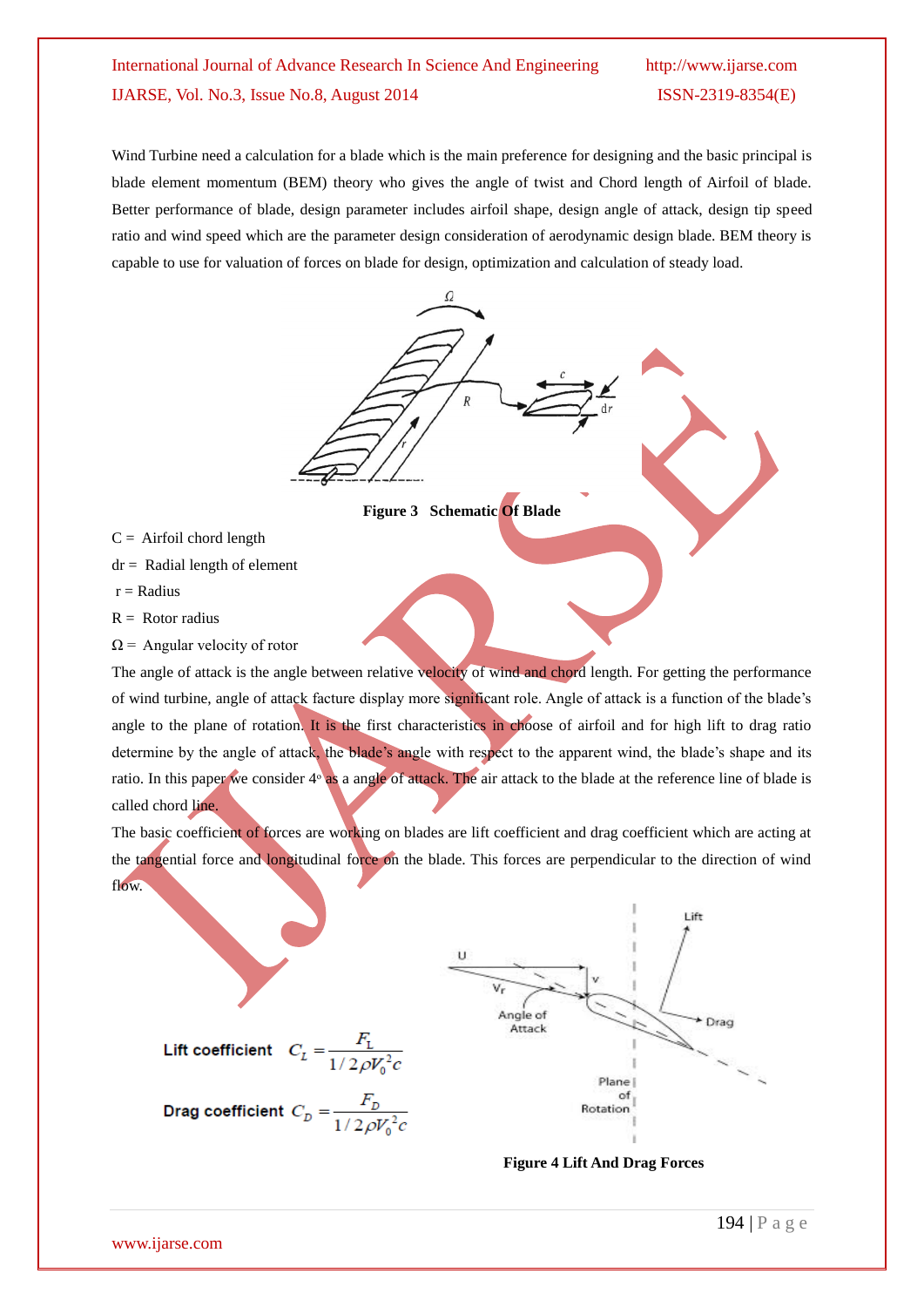International Journal of Advance Research In Science And Engineering http://www.ijarse.com IJARSE, Vol. No.3, Issue No.8, August 2014 ISSN-2319-8354(E)

#### **III. DESIGN PARAMETER**

The design parameters are calculated as per formulas use in design of blade. In this paper we are consider S809 profile of blade and done 14 segment of blade for the more consideration of the result. Design blade parameters and airfoil of blade from hub to root figure are given below which are uses to modeling of wind turbine blade.

## **IV. RESULT**

Above airfoils are kept in modeling software (Solidwork) and make 3D model of blade which is interact with the environment. The angle of attack of air is  $4^{\circ}$  maintain in the environment. The Whole model is transfer to the ansys fluent software and meshing the geometry on it that is show in figure below.





**Figure 7 3D Model Of Blade With Computational Domain Figure 8 Meshing Of Model**

The Environment domain type is air and fluid type is Air ideal Gas that all consider parameter in ansys Fluent workbanch, also we define inlet an outlet parameter in the geometry [5]. The Experimental velocity of air is 9m/s and pressure velocity scheme is consider as sample with spatial discretization gradient is least squares cell based and wind momentum is to be Second order upwind [2,3]. Define all boundary condition, after that initialized the solution from the inlet and start the calcultaion. After calculation we get the result the streamline flow of air and pressure conture show in figure.

Presure is produce the forces which is acting on a blade and that is maximum 122.82 Pa and this forces transfer in to static structure model as consider the cantilever beam.

| Object  | Equivalent          | Equivalent Elastic Strain | Total         |
|---------|---------------------|---------------------------|---------------|
| Name    | <b>Stress</b>       |                           | Deformation   |
| Maximum | $1.2067e+006$<br>Pа | $1.9366e-005$ m/m         | $3.38e-003$ m |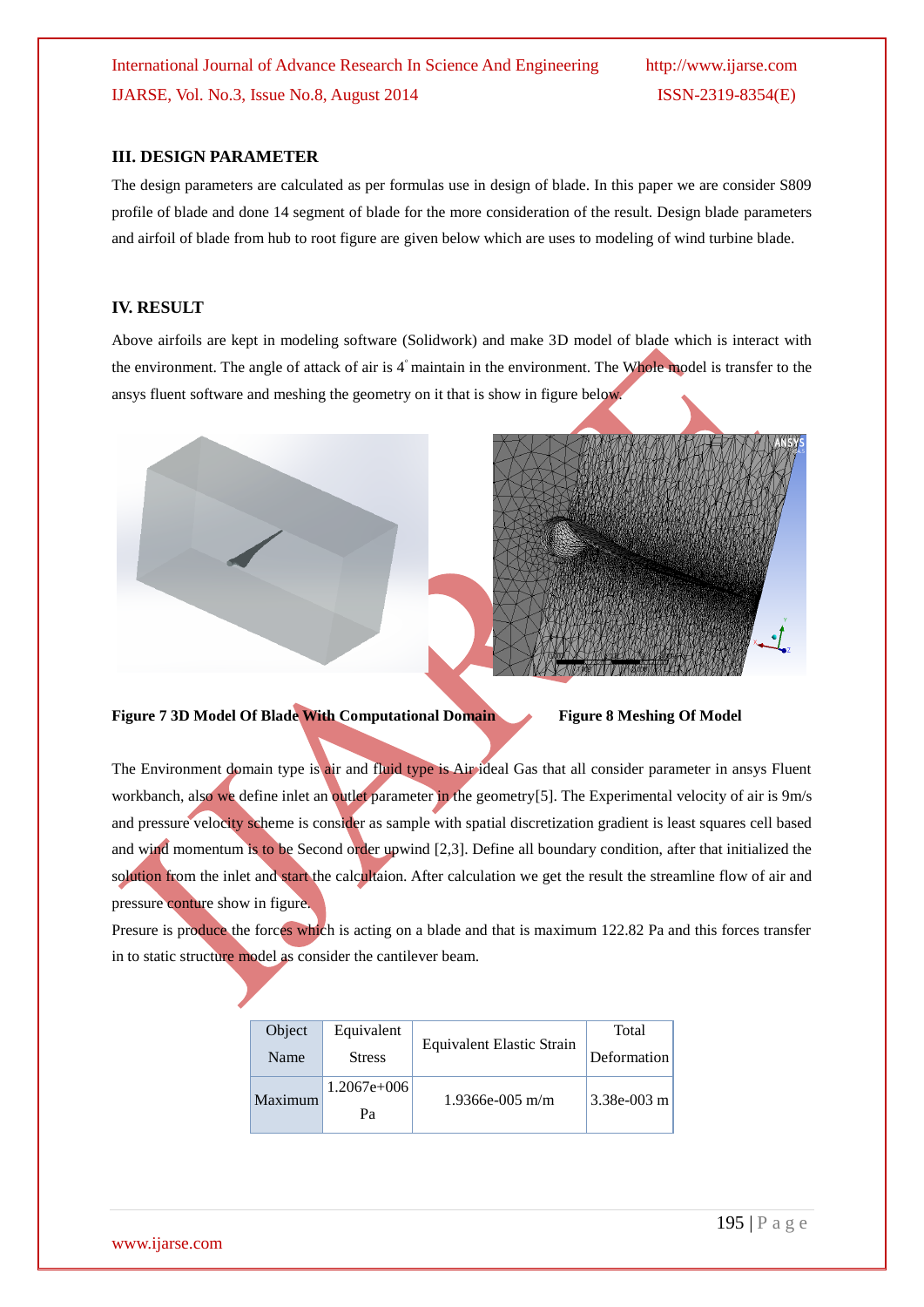

**Figure 11 Force Distribution From Blade Figure 12 Stress Distribution Analysis**